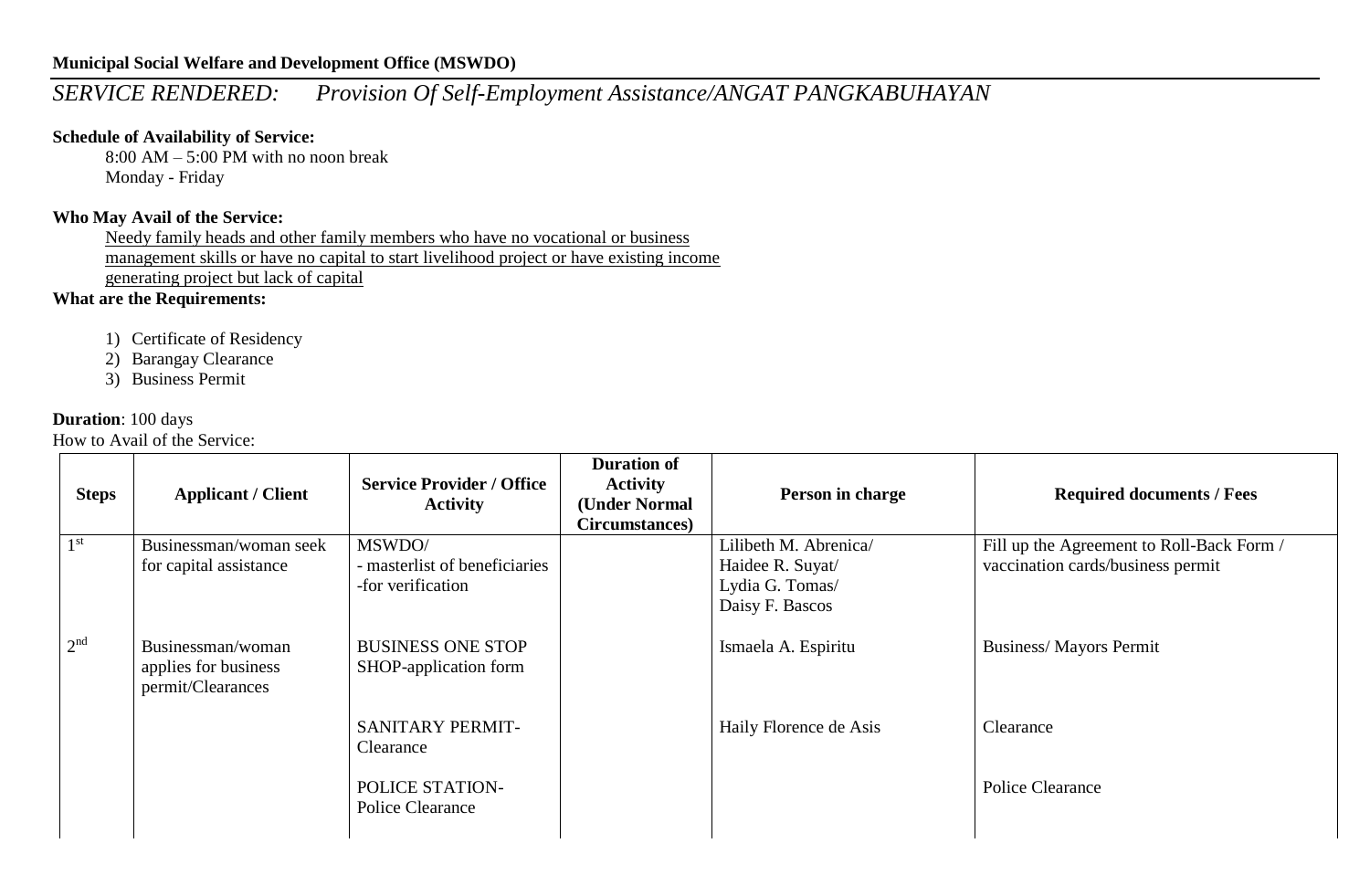| <b>FIRE STATION-</b><br>Clearance                       |                                                                                         | Clearance                                                          |
|---------------------------------------------------------|-----------------------------------------------------------------------------------------|--------------------------------------------------------------------|
| <b>MPDC</b>                                             | Rhoderick R. Mina                                                                       | Clearance                                                          |
| MSWDO/MAYOR'S<br><b>OFFICE</b><br>-for signing/approval | Nonato S. Abrenica<br>Lilibeth M. Abrenica/<br>Jeanna p. Villablanca<br>Haidee R. Suyat | Agreement Roll-Back Form/Project Proposal/<br>Disbursement Payroll |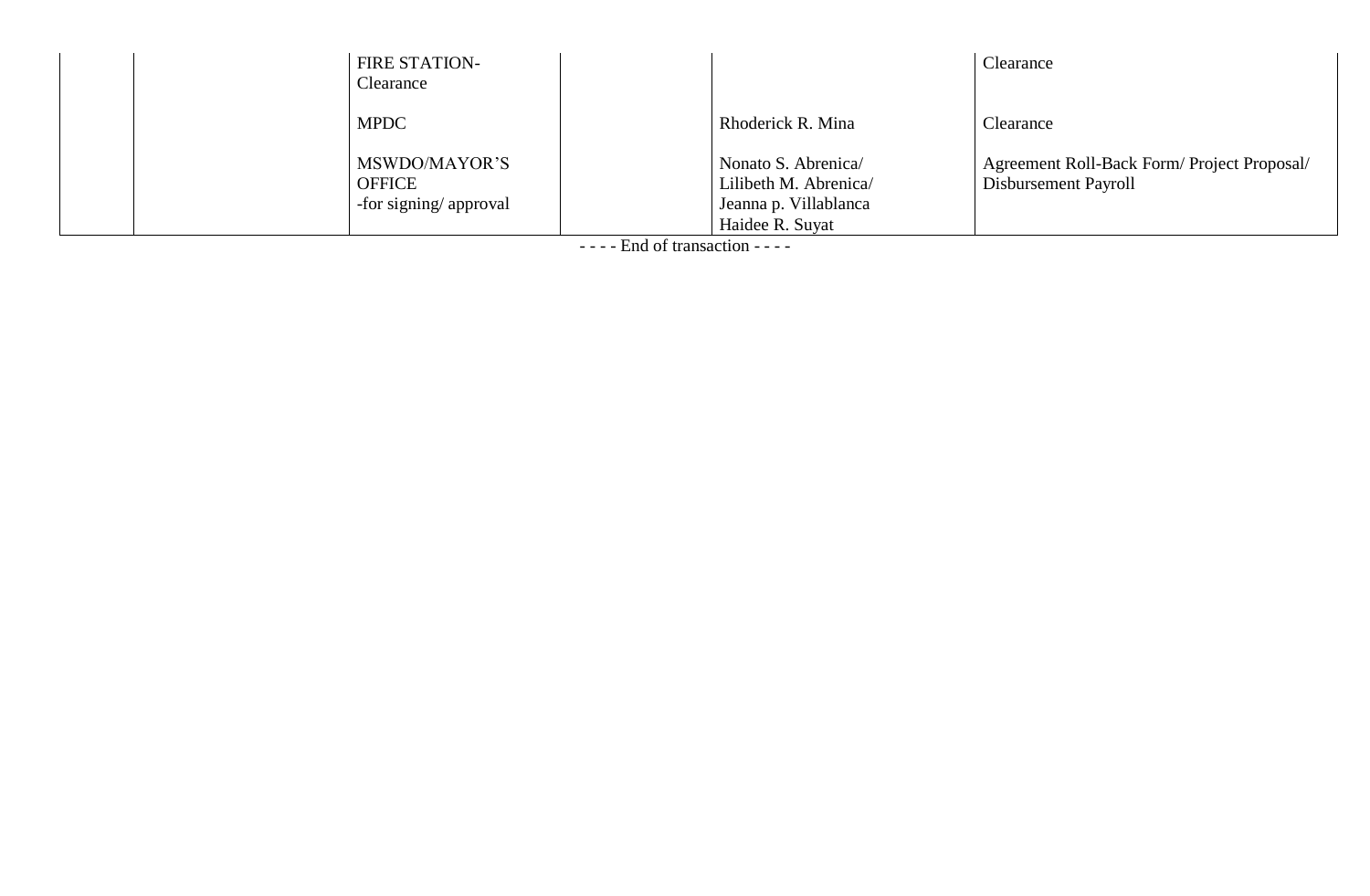# *SERVICE RENDERED: Issuance of Senior Citizens I.D.*

## **Schedule of Availability of Service:**

8:00 AM – 5:00 PM with no noon break Monday - Friday

## **Who May Avail of the Service:**

Senior Citizens (60 years old and above)

## **What are the Requirements:**

- 1) application form
- 2) affidavit of loss (in case of loss ID)
- 3) police blotter (in case of loss ID)

## **Duration**: 2 hrs.& 9 minutes

| <b>Steps</b>    | <b>Applicant / Client</b>                                 | <b>Service Provider / Office</b><br><b>Activity</b>                                                   | <b>Duration of</b><br><b>Activity</b><br>(Under Normal<br>Circumstances) | Person in charge                    | <b>Required documents / Fees</b>                                          |
|-----------------|-----------------------------------------------------------|-------------------------------------------------------------------------------------------------------|--------------------------------------------------------------------------|-------------------------------------|---------------------------------------------------------------------------|
| 1 <sup>st</sup> | Senior Citizens (60 years)                                | MSWDO/OSCA                                                                                            | 5 minutes                                                                | Lilibeth M. Abrenica/               | Fill up the application forms / Birth Certificate                         |
|                 | old and above) applies for<br>OSCA I.D.<br>Fill- up forms | - for verification<br>- assist the Seniors in<br>filling- up the application<br>forms                 | * ID will be<br>released every first<br>week of the month                | Haidee R. Suyat/<br>Arlyn M. Manalo | for Dual Citizen – proof of dual citizenship                              |
| 2 <sup>nd</sup> | Senior Citizens applies for<br>replacement of Loss I.D    | MSWDO-information<br>POLICE STATION-<br>Police blotter<br><b>MAYOR'S OFFICE-</b><br>affidavit of Loss | 30 minutes- 1 hour                                                       | Arlyn M. Manalo                     | Police Blotter<br>Affidavit of Loss:P130.00<br>Replacement fee : P 100.00 |
| 3 <sup>rd</sup> |                                                           | <b>MSWDO</b><br>Encode the Master list                                                                | 1-30 minutes<br>*every last week<br>of the month                         | Arlyn M. Manalo                     | Application forms                                                         |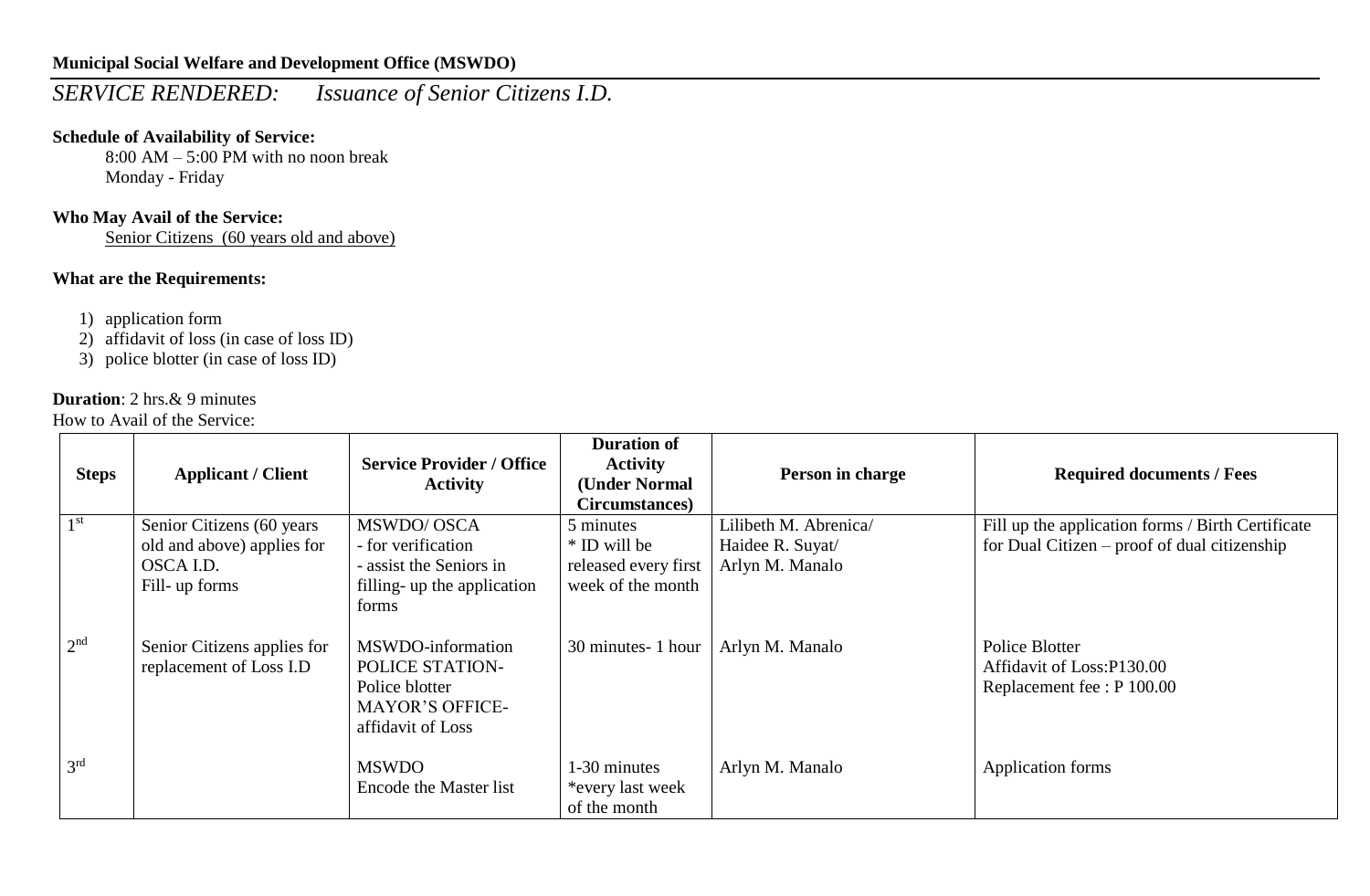| 4 <sup>th</sup> | Client will receive the I.D<br>every first week of the<br>month | For signature of OSCA<br>Head<br>For Signature of MCR<br>For Signature of BIR<br>For signature of the Mayor<br>Type the OSCA I.D<br>For Signature of the OSCA<br>Head/MAYOR | 30 minutes<br>1-2 minutes<br>* ID will be<br>released every first<br>week of the month | Arlyn M. Manalo | Senior Citizen I.D |
|-----------------|-----------------------------------------------------------------|-----------------------------------------------------------------------------------------------------------------------------------------------------------------------------|----------------------------------------------------------------------------------------|-----------------|--------------------|
|                 |                                                                 |                                                                                                                                                                             | <b>TOTAL:</b><br>2 hrs. $& 9$ minutes                                                  |                 |                    |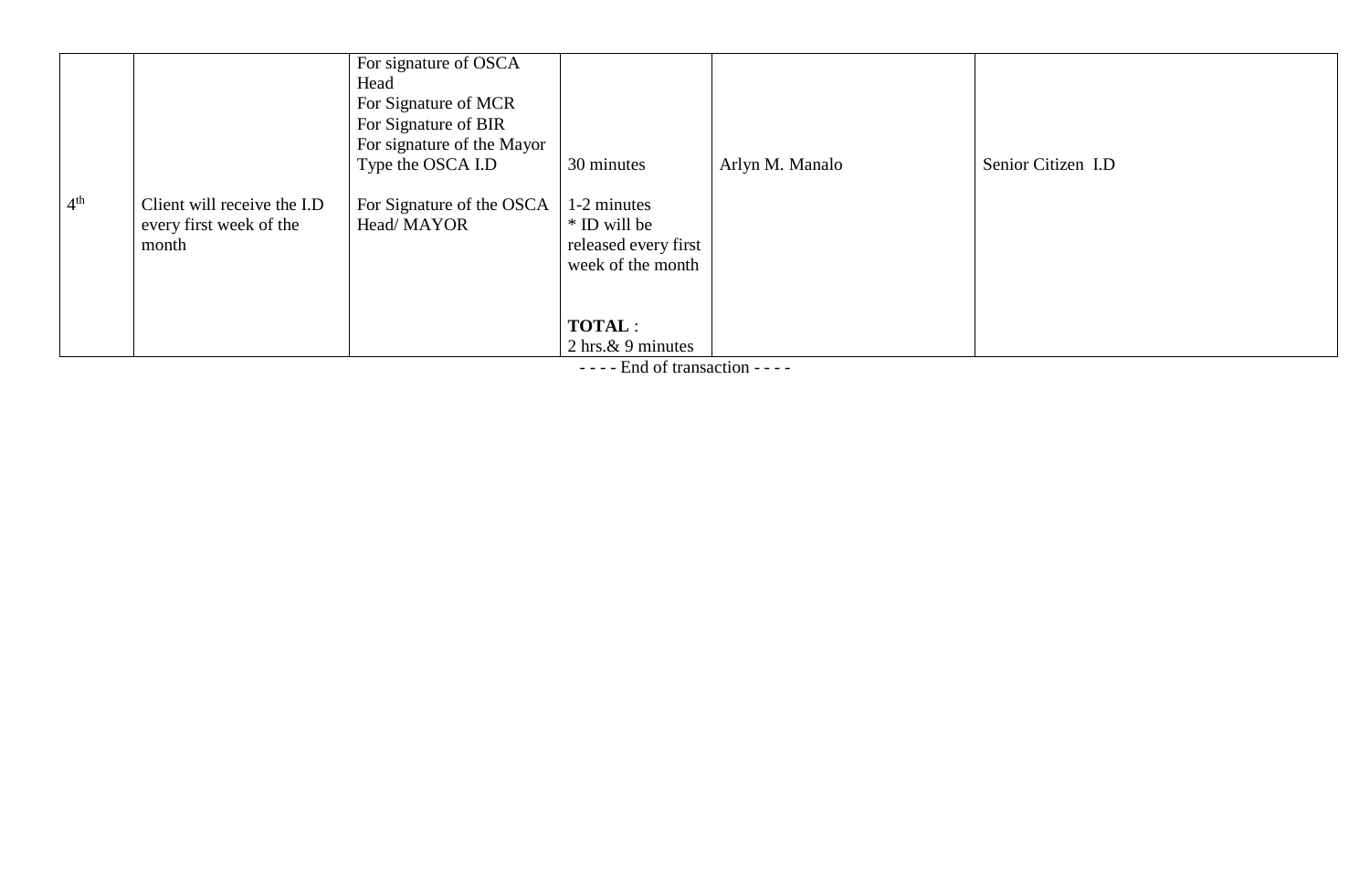# *SERVICE RENDERED: Provision of Financial Assistance under Aid to Individual in Crisis Situations (AICS)*

#### **Schedule of Availability of Service:**

8:00 AM – 5:00 PM with no noon break Monday - Friday

#### **Who May Avail of the Service?**

Less fortunate and Disadvantage sector of the Community

#### **What are the Requirements?**

- 
- 
- 
- 1) Certificate of Indigency 2) Medical Certificate 3) Death Certificate for burial 4) Proof of billing as the case maybe

5) Certificate eligibility

#### **Duration:** 41-55 minutes

| <b>Steps</b>    | <b>Applicant / Client</b>  | <b>Service Provider / Office</b><br><b>Activity</b> | <b>Duration of</b><br><b>Activity</b><br>(Under Normal<br>Circumstances) | Person in charge                      | <b>Required documents / Fees</b>              |
|-----------------|----------------------------|-----------------------------------------------------|--------------------------------------------------------------------------|---------------------------------------|-----------------------------------------------|
| 1 <sup>st</sup> | Less fortunate and         | <b>MSWDO</b>                                        | 15-20 mins.                                                              | Lilibeth M. Abrenica/                 | * medical certificate(for medical assistance) |
|                 | Disadvantage sector of the | Interview/Intake, verify                            |                                                                          | Haidee R. Suyat/                      | * death certificate (for burial assistance)   |
|                 | Community in Crisis seek   | documents presented                                 |                                                                          | Arlyn M. Manalo                       | *proof of billing                             |
|                 | financial assistance       |                                                     |                                                                          | Cyrille Q. Romero                     | *certificate of Indigency                     |
|                 |                            |                                                     |                                                                          | Diana Jizelle I. Astudillo            |                                               |
|                 |                            |                                                     |                                                                          | Gemayma M. Panganiban                 |                                               |
| 2 <sup>nd</sup> | Client submit all          | <b>MSWDO</b>                                        | 15 mins.                                                                 | Lilibeth M. Abrenica/                 |                                               |
|                 | requirements               | preparation of social case                          |                                                                          | Haidee R. Suyat/                      |                                               |
|                 | Client waits for the       | study reports                                       |                                                                          | Arlyn M. Manalo                       |                                               |
|                 | preparation of the         | Encode or typewritten as                            |                                                                          | Cyrille Q. Romero                     |                                               |
|                 | requirements               | the case maybe                                      |                                                                          | Diana Jizelle I. Astudillo            |                                               |
|                 |                            |                                                     |                                                                          | Gemayma M. Panganiban                 |                                               |
|                 |                            | <b>MSWDO</b>                                        | $1-2mins$                                                                | Haidee R. Suyat                       |                                               |
|                 |                            | For signature                                       |                                                                          | Lilibeth M. Abrenica                  |                                               |
|                 |                            | <b>Budget Office</b>                                | $5-10$ mins                                                              | <b>BUDGET OFFICER &amp; STAFF</b>     | Case study with all the required documents    |
|                 |                            | - for budget allocation/                            |                                                                          | (Efren U. Lopez, Jr., Krizaliz Tubig) | with petty cash voucher                       |
|                 |                            | existence of appropriation                          |                                                                          | <b>ACCOUNTANT &amp; STAFF</b>         |                                               |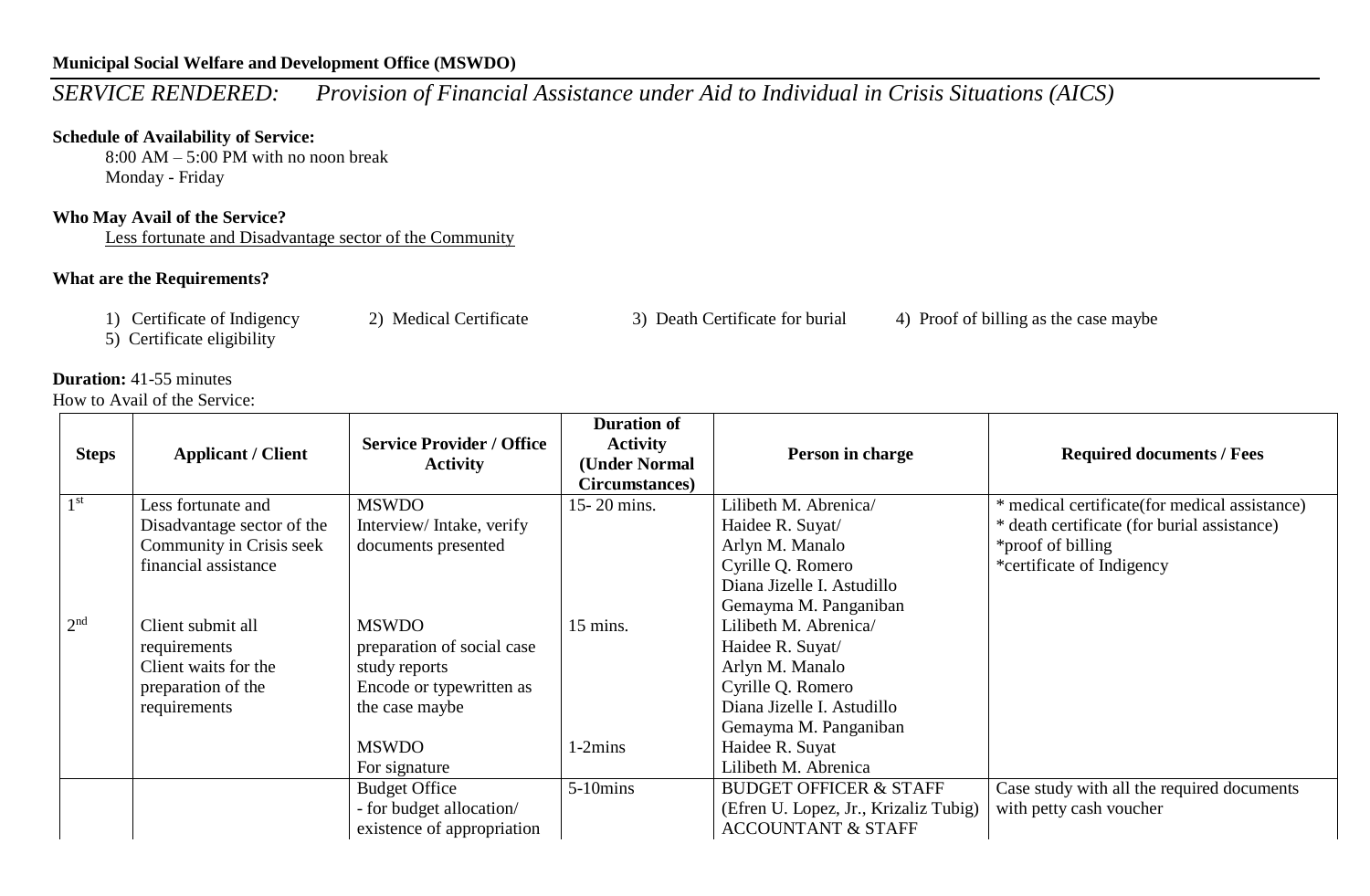|                 |                               | <b>Accounting Office</b> |                     | (Evelyn B. Sison & Marlene) |                                            |
|-----------------|-------------------------------|--------------------------|---------------------|-----------------------------|--------------------------------------------|
|                 |                               | - for obligation of      |                     | Francisco)                  |                                            |
|                 |                               | allotment                |                     |                             |                                            |
|                 |                               | Mayor's Office           | min.(if the         | NONATO S. ABRENICA          | Case study with all the required documents |
|                 |                               | For signature            | Mayor is in)        |                             | with petty cash voucher                    |
| 3 <sup>rd</sup> |                               | <b>Treasury Office</b>   | $3-5$ mins          | <b>TREASURY OFFICE</b>      | Case study with all the required documents |
|                 |                               | - for disbursement       |                     | Gladys B. Salazar           | with petty cash voucher                    |
| 4 <sup>th</sup> | Less fortunate and            |                          | $1-2mins$           |                             |                                            |
|                 | Disadvantage sector of the    |                          |                     |                             |                                            |
|                 | <b>Community in Crisis</b>    |                          |                     |                             |                                            |
|                 | receives financial assistance |                          |                     |                             |                                            |
|                 |                               |                          | <b>TOTAL: 41-55</b> |                             |                                            |
|                 |                               |                          | minutes             |                             |                                            |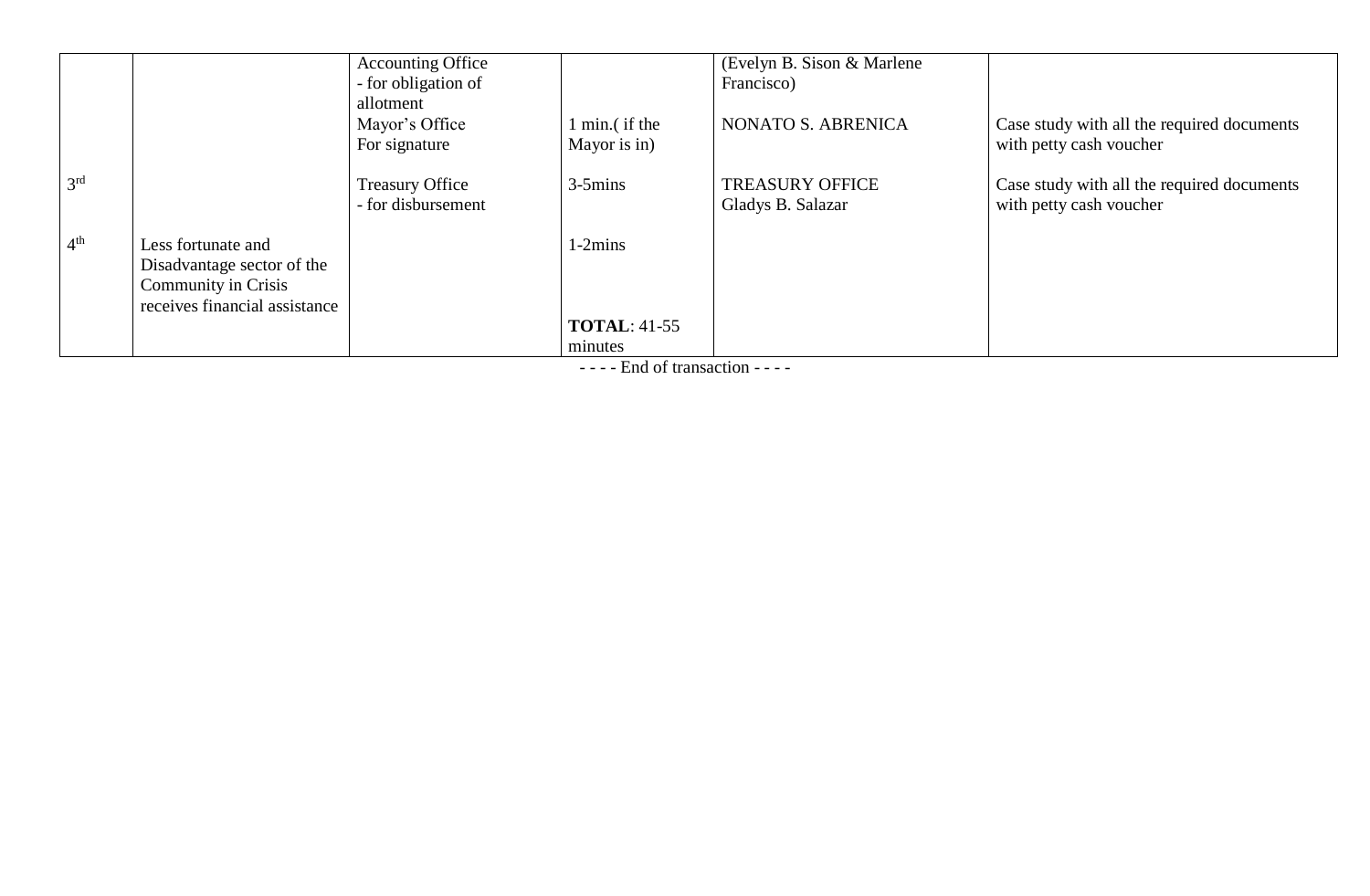## *SERVICE RENDERED: Provision of Financial Assistance under Emergency Shelter Assistance (ESA)*

#### **Schedule of Availability of Service:**

8:00 AM – 5:00 PM with no noon break Monday - Friday

#### **Who May Avail of the Service?**

Less fortunate and Disadvantage sector of the Community

### **What are the Requirements?**

1) Certificate of Indigency 2) Police blotter for 3) Fire certification 4) Project proposal

5) Certificate eligibility

#### **Duration:** 41-55 minutes

| <b>Steps</b>    | <b>Applicant / Client</b>  | <b>Service Provider / Office</b><br><b>Activity</b> | <b>Duration of</b><br><b>Activity</b><br>(Under Normal<br>Circumstances) | Person in charge                      | <b>Required documents / Fees</b>           |
|-----------------|----------------------------|-----------------------------------------------------|--------------------------------------------------------------------------|---------------------------------------|--------------------------------------------|
| 1 <sup>st</sup> | Less fortunate and         | <b>MSWDO</b>                                        | 15-20 mins.                                                              | Lilibeth M. Abrenica/                 | *certificate of Indigency                  |
|                 | Disadvantage sector of the | Interview/Intake, verify                            |                                                                          | Haidee R. Suyat/                      | *police blotter/fire certification/project |
|                 | Community in Crisis seek   | documents presented                                 |                                                                          | Arlyn M. Manalo                       | proposal                                   |
|                 | financial assistance       |                                                     |                                                                          | Cyrille Q. Romero                     | *certificate of eligibility                |
|                 | (Emergency Shelter)        |                                                     |                                                                          | Diana Jizelle I. Astudillo            |                                            |
|                 | Assistance)                |                                                     |                                                                          | Gemayma M. Panganiban                 |                                            |
| 2 <sup>nd</sup> | Client submit all          | <b>MSWDO</b>                                        | 15 mins.                                                                 | Lilibeth M. Abrenica/                 | Project Proposal                           |
|                 | requirements               | preparation of project                              |                                                                          | Haidee R. Suyat/                      |                                            |
|                 | Client waits for the       | proposal                                            |                                                                          | Arlyn M. Manalo                       |                                            |
|                 | preparation of the         | Encode or typewritten of                            |                                                                          | Cyrille Q. Romero                     |                                            |
|                 | requirements               | project proposal                                    |                                                                          | Diana Jizelle I. Astudillo            |                                            |
|                 |                            |                                                     |                                                                          | Gemayma M. Panganiban                 |                                            |
|                 |                            | <b>MSWDO</b>                                        | $1-2mins$                                                                | Haidee R. Suyat                       | Project Proposal                           |
|                 |                            | For signature                                       |                                                                          | Lilibeth M. Abrenica                  |                                            |
|                 |                            | <b>Budget Office</b>                                | $5-10$ mins                                                              | <b>BUDGET OFFICER &amp; STAFF</b>     |                                            |
|                 |                            | - for budget allocation/                            |                                                                          | (Efren U. Lopez, Jr., Krizaliz Tubig) |                                            |
|                 |                            | existence of appropriation                          |                                                                          | <b>ACCOUNTANT &amp; STAFF</b>         |                                            |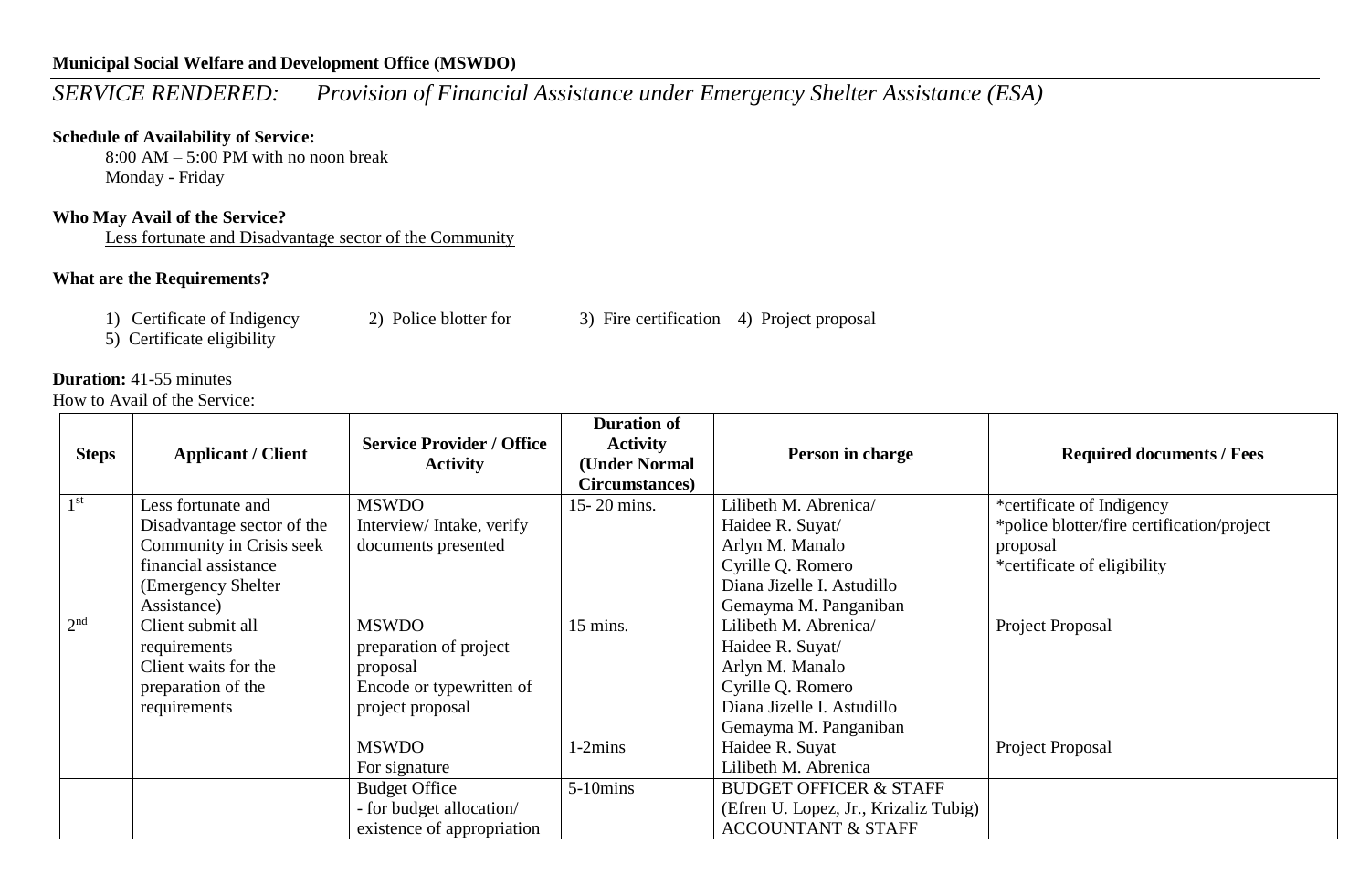|                 |                               | <b>Accounting Office</b> |                     | (Evelyn B. Sison & Marlene) |                  |
|-----------------|-------------------------------|--------------------------|---------------------|-----------------------------|------------------|
|                 |                               | - for obligation of      |                     | Francisco)                  |                  |
|                 |                               | allotment                |                     |                             |                  |
|                 |                               | Mayor's Office           | min.(if the         | NONATO S. ABRENICA          | Project Proposal |
|                 |                               | For signature            | Mayor is in)        |                             |                  |
| 3 <sup>rd</sup> |                               | <b>Treasury Office</b>   | $3-5$ mins          | <b>TREASURY OFFICE</b>      |                  |
|                 |                               | - for disbursement       |                     | Gladys B. Salazar           |                  |
| 4 <sup>th</sup> | Less fortunate and            |                          | $1-2mins$           |                             |                  |
|                 | Disadvantage sector of the    |                          |                     |                             |                  |
|                 | Community in Crisis           |                          |                     |                             |                  |
|                 | receives financial assistance |                          |                     |                             |                  |
|                 |                               |                          | <b>TOTAL: 41-55</b> |                             |                  |
|                 |                               |                          | minutes             |                             |                  |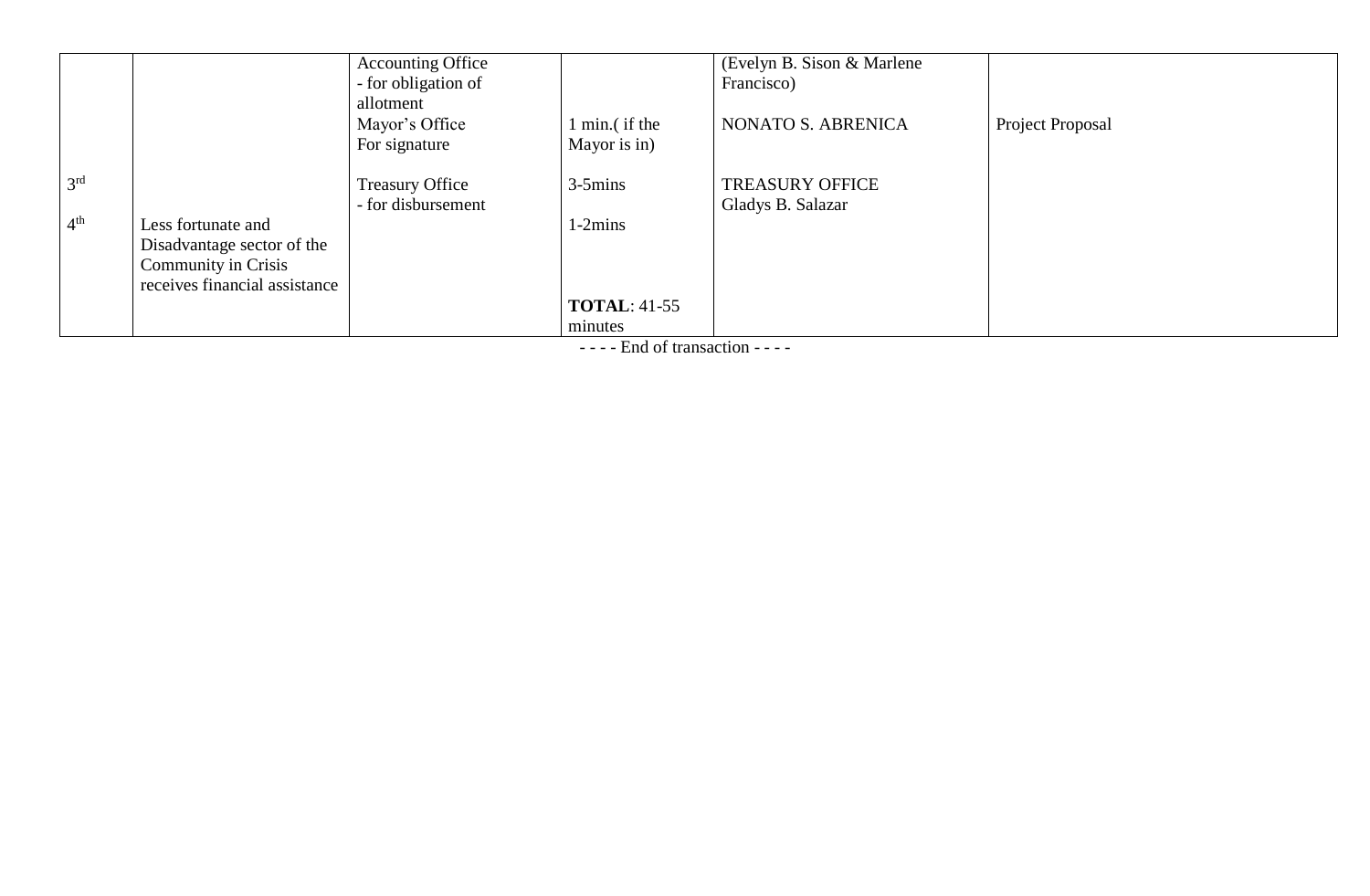# *SERVICE RENDERED: Issuance of Social Case Study Reports To Different Agencies*

### **Schedule of Availability of Service:**

8:00 AM – 5:00 PM with no noon break Monday - Friday

#### **Who May Avail of the Service:**

Less fortunate and Disadvantage sector of the Community

#### **What are the Requirements:**

- 
- 
- 

- 5) Request letters 6) Request letter reference from other agency
- 1) Certificate of Indigency 2) Medical Certificate 3) Death Certificate 4) Proof of billing as the case maybe

**Duration:** 1 day and 37 minutes How to Avail of the Service:

| <b>Steps</b>    | <b>Applicant / Client</b>  | <b>Service Provider / Office</b><br><b>Activity</b> | <b>Duration of</b><br><b>Activity</b><br>(Under Normal<br>Circumstances) | Person in charge           | <b>Required documents / Fees</b>                |
|-----------------|----------------------------|-----------------------------------------------------|--------------------------------------------------------------------------|----------------------------|-------------------------------------------------|
| 1 <sup>st</sup> | Less fortunate and         | <b>MSWDO</b>                                        | 15-20 minutes                                                            | Lilibeth M. Abrenica/      | medical certificate/abstract/death certificate, |
|                 | Disadvantage sector of the | Interview/Intake, verify                            |                                                                          | Haidee R. Suyat/           | letter request, billing account                 |
|                 | Community avail of Social  | documents presented                                 |                                                                          | Arlyn M. Manalo            | *Request letter reference from other agency     |
|                 | case Study Report as       |                                                     |                                                                          | Cyrille Q. Romero          | *certificate of Indigency                       |
|                 | requirement by other       |                                                     |                                                                          | Diana Jizelle I. Astudillo |                                                 |
|                 | agencies for them to avail |                                                     |                                                                          | Gemayma M. Panganiban      |                                                 |
|                 | assistance.                |                                                     |                                                                          |                            |                                                 |
|                 | Submit all requirements    |                                                     |                                                                          |                            |                                                 |
| 2 <sup>nd</sup> |                            | Home visitation                                     | $1$ day                                                                  | Lilibeth M. Abrenica/      |                                                 |
|                 |                            |                                                     |                                                                          | Haidee R. Suyat/           |                                                 |
|                 |                            |                                                     |                                                                          | Diana Jizelle I. Astudillo |                                                 |
| 3 <sup>rd</sup> |                            | <b>MSWDO</b>                                        | 15 minutes                                                               | Lilibeth M. Abrenica/      |                                                 |
|                 |                            | preparation of social case                          |                                                                          | Haidee R. Suyat/           |                                                 |
|                 |                            | study reports                                       |                                                                          | Arlyn M. Manalo            |                                                 |
|                 |                            | Encode or typewritten as                            |                                                                          | Cyrille Q. Romero          |                                                 |
|                 |                            | the case maybe                                      |                                                                          | Diana Jizelle I. Astudillo |                                                 |
|                 |                            |                                                     |                                                                          | Gemayma M. Panganiban      |                                                 |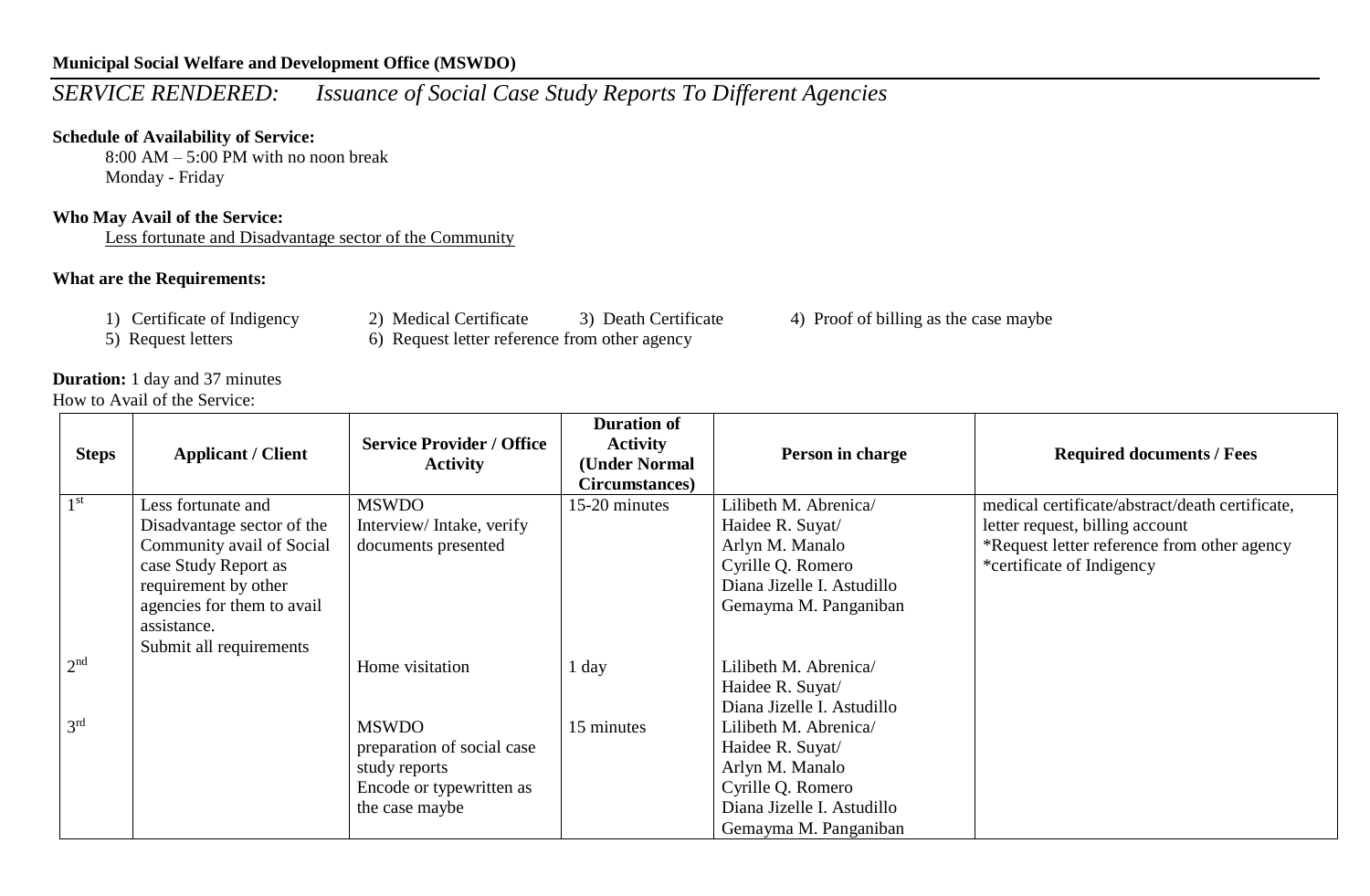|                 |                                 | For signature- HAIDEE R. | $1-2mins$           | Lilibeth M. Abrenica/ |  |
|-----------------|---------------------------------|--------------------------|---------------------|-----------------------|--|
|                 |                                 | SUYAT                    |                     | Haidee R. Suyat       |  |
|                 |                                 | For Signature-LILIBETH   |                     |                       |  |
|                 |                                 | M. ABRENICA              |                     |                       |  |
|                 |                                 | For Signature-NONATO     |                     |                       |  |
|                 |                                 | S. ABRENICA              |                     |                       |  |
| 4 <sup>th</sup> | Client returns and receives     |                          |                     |                       |  |
|                 | <b>Social Case Study Report</b> |                          |                     |                       |  |
|                 |                                 |                          | <b>TOTAL</b> :1 day |                       |  |
|                 |                                 |                          | and 37 minutes      |                       |  |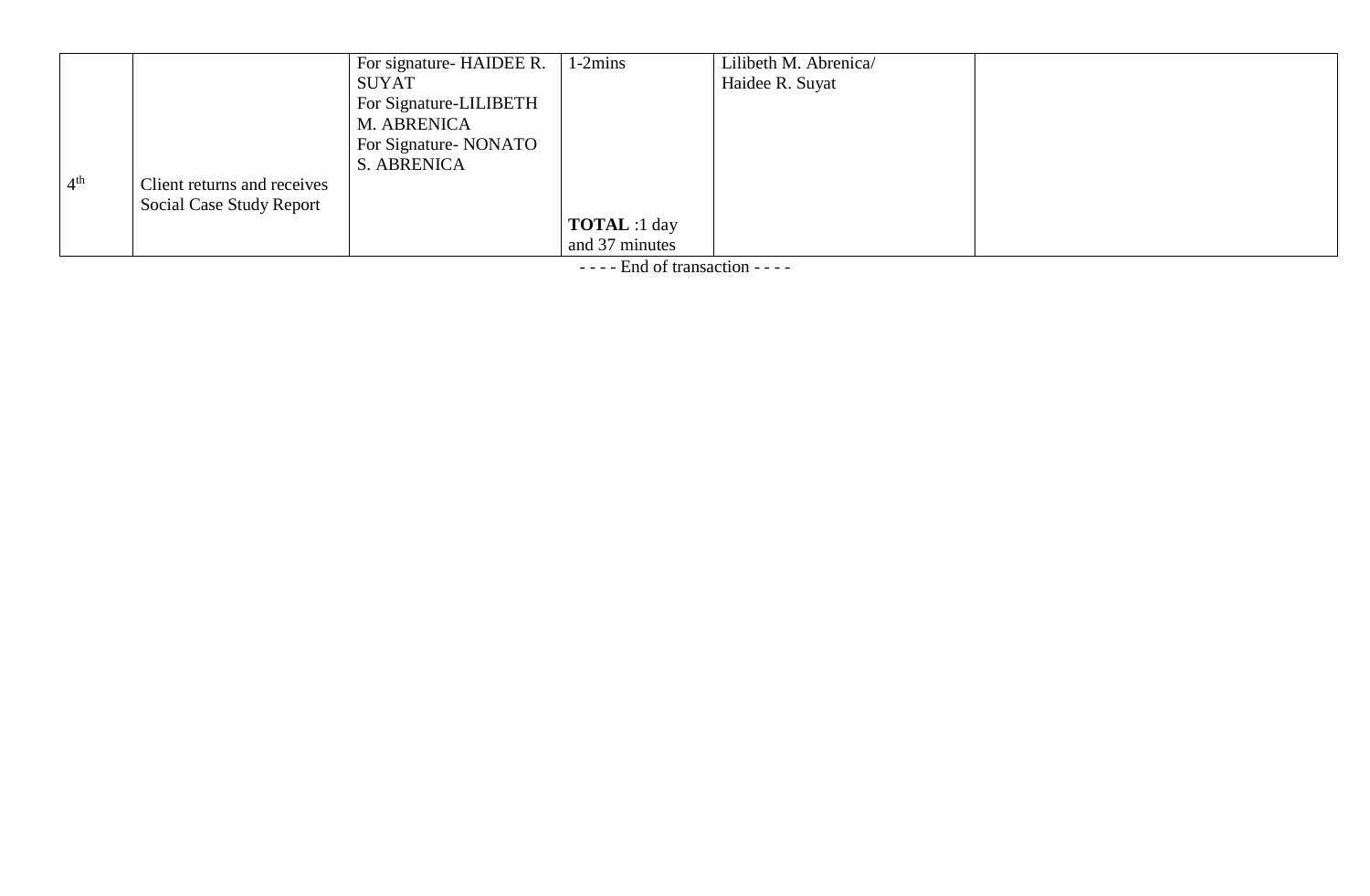# *SERVICE RENDERED: Issuance of Referral Letters to Different Agencies*

## **Schedule of Availability of Service:**

8:00 AM – 5:00 PM with no noon break Monday - Friday

Who May Avail of the Service:

Less fortunate and Disadvantage sector of the Community

## **What are the Requirements:**

1) Certificate of Indigency 2) Request letter reference from other agency

## **Duration:** 43 minutes

How to Avail of the Service:

| <b>Steps</b>    | <b>Applicant / Client</b>              | <b>Service Provider / Office Activity</b> | <b>Duration of</b><br><b>Activity</b><br>(Under Normal<br>Circumstances) | Person in charge           | <b>Required</b><br>documents / Fees |
|-----------------|----------------------------------------|-------------------------------------------|--------------------------------------------------------------------------|----------------------------|-------------------------------------|
| 1 <sup>st</sup> | Less fortunate and Disadvantage        | <b>MSWDO</b>                              | 15-20 minutes                                                            | Lilibeth M. Abrenica or    | *Certificate of                     |
|                 | sector of the Community in Crisis      | Interview/Intake                          |                                                                          | Haidee R. Suyat or         | Indigency                           |
|                 | seek referral for them to avail social | Verify documents submitted                |                                                                          | Arlyn M. Manalo            | *Request letter                     |
|                 | services                               |                                           |                                                                          | Cyrille Q. Romero          | from other                          |
|                 |                                        |                                           |                                                                          | Diana Jizelle I. Astudillo | agencies                            |
|                 |                                        |                                           |                                                                          | Gemayma M. Panganiban      |                                     |
| 2 <sup>nd</sup> | Client waits while reports being       | <b>MSWDO</b>                              | 15 minutes                                                               | Lilibeth M. Abrenica/      |                                     |
|                 | prepared                               | Encode or typewritten                     |                                                                          | Haidee R. Suyat/           |                                     |
|                 |                                        |                                           |                                                                          | Arlyn M. Manalo            |                                     |
|                 |                                        |                                           |                                                                          | Cyrille Q. Romero          |                                     |
|                 |                                        |                                           |                                                                          | Diana Jizelle I. Astudillo |                                     |
|                 |                                        |                                           |                                                                          | Gemayma M. Panganiban      |                                     |
| 3 <sup>rd</sup> |                                        | <b>MSWDO</b>                              | 1-5 minutes                                                              | Lilibeth M. Abrenica/      |                                     |
|                 |                                        | For signature-Haidee R. Suyat             |                                                                          | Haidee R. Suyat            |                                     |
|                 |                                        | For Signature-Lilibeth M. Abrenica        |                                                                          |                            |                                     |
|                 |                                        | For Signature-Hon. Nonato S. Abrenica     |                                                                          |                            |                                     |
| 4 <sup>th</sup> | Receive the Referral Letter            |                                           | 1 minute                                                                 |                            |                                     |
|                 |                                        |                                           | <b>TOTAL: 43</b>                                                         |                            |                                     |
|                 |                                        | $\Gamma$ nd of trongootion                | minutes                                                                  |                            |                                     |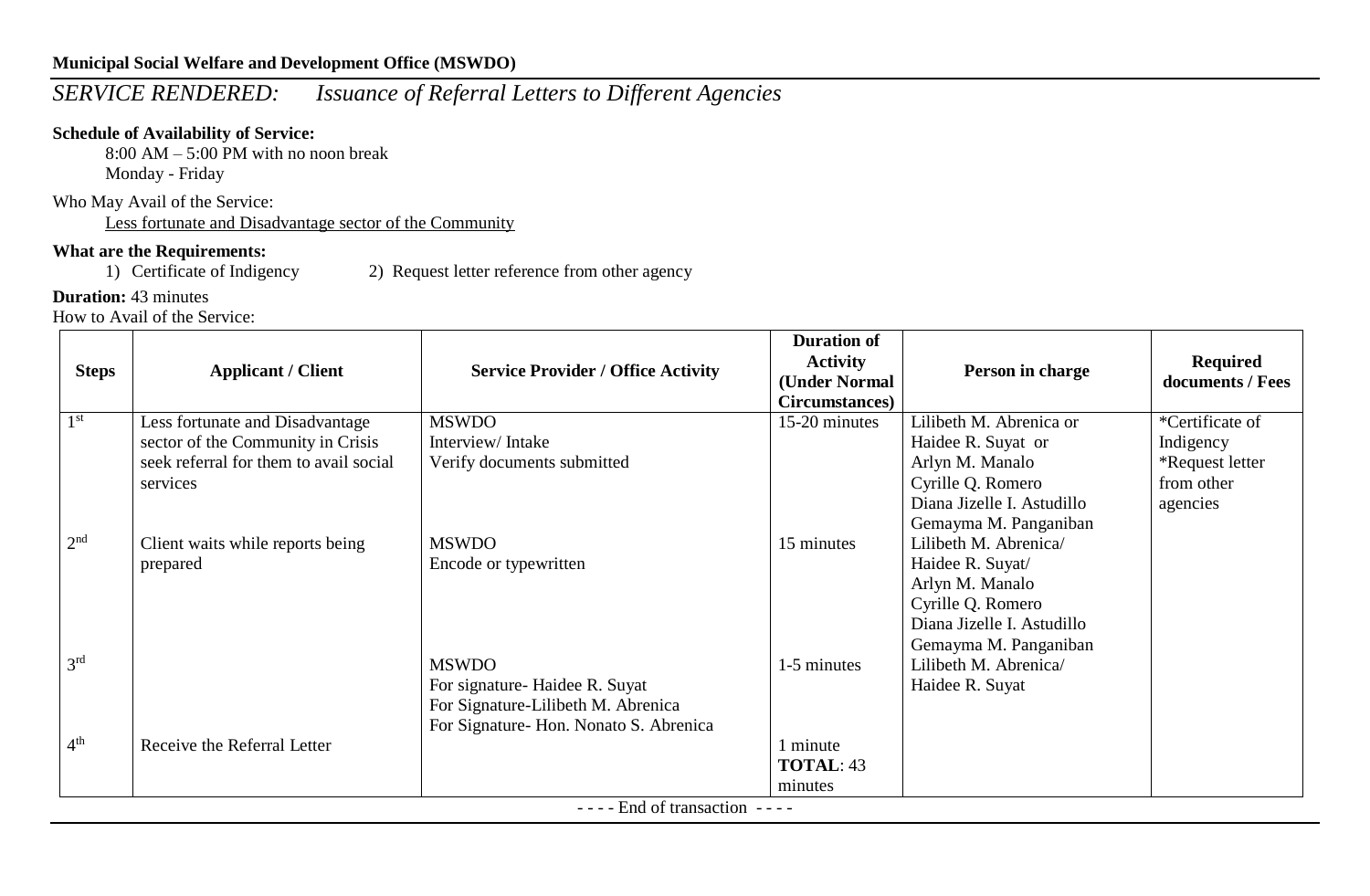*SERVICE RENDERED: Issuance of Persons With Disabilities I.D.*

### **Schedule of Availability of Service:**

8:00 AM – 5:00 PM with no noon break Monday - Friday

## **Who May Avail of the Service?**

Less fortunate and Disadvantage sector of the Community

## **What are the Requirements?**

1) Medical Certificate 2) Application Forms

#### **Duration**: 15 minutes

How to Avail of the Service:

| <b>Steps</b>    | <b>Applicant / Client</b> | <b>Service Provider / Office Activity</b>  | <b>Duration of</b><br><b>Activity</b><br>(Under Normal<br>Circumstances) | Person in charge       | Required<br>documents / Fees    |
|-----------------|---------------------------|--------------------------------------------|--------------------------------------------------------------------------|------------------------|---------------------------------|
| 1 <sup>st</sup> | Person with Disabilities  | <b>MSWDO</b>                               | 1-5 minutes                                                              | Cyrille Q. Romero      | Medical                         |
|                 | Applies for I.D.          | - information                              |                                                                          |                        | Certificate                     |
|                 | Fill up forms             |                                            |                                                                          |                        | Fill up the<br>application form |
| 2 <sup>nd</sup> |                           | <b>MSWDO</b>                               | 1-5 minutes                                                              | Lilibeth M. Abrenica   | Medical                         |
|                 |                           | - identification/evaluation/verification   |                                                                          | Haidee R. Suyat        | Certificate                     |
|                 |                           |                                            |                                                                          | Dr. Gloria A. Liberato | Fill up the                     |
|                 |                           |                                            |                                                                          |                        | application form                |
| 3 <sup>rd</sup> |                           | <b>MSWDO</b><br>- encode/ type the PWD I.D | 1-2 minutes                                                              | Cyrille Q. Romero      | Application forms               |
| 4 <sup>th</sup> |                           | For signature- Mayor NONATO S.             | 1-2 minutes                                                              | Cyrille Q. Romero      | PWD ID                          |
|                 |                           | <b>ABRENICA</b>                            | * ID will be<br>release as they                                          |                        |                                 |
|                 |                           |                                            | come.                                                                    |                        |                                 |
|                 |                           |                                            |                                                                          |                        |                                 |
|                 |                           |                                            | <b>TOTAL:</b>                                                            |                        |                                 |
|                 |                           |                                            | 15 minutes                                                               |                        |                                 |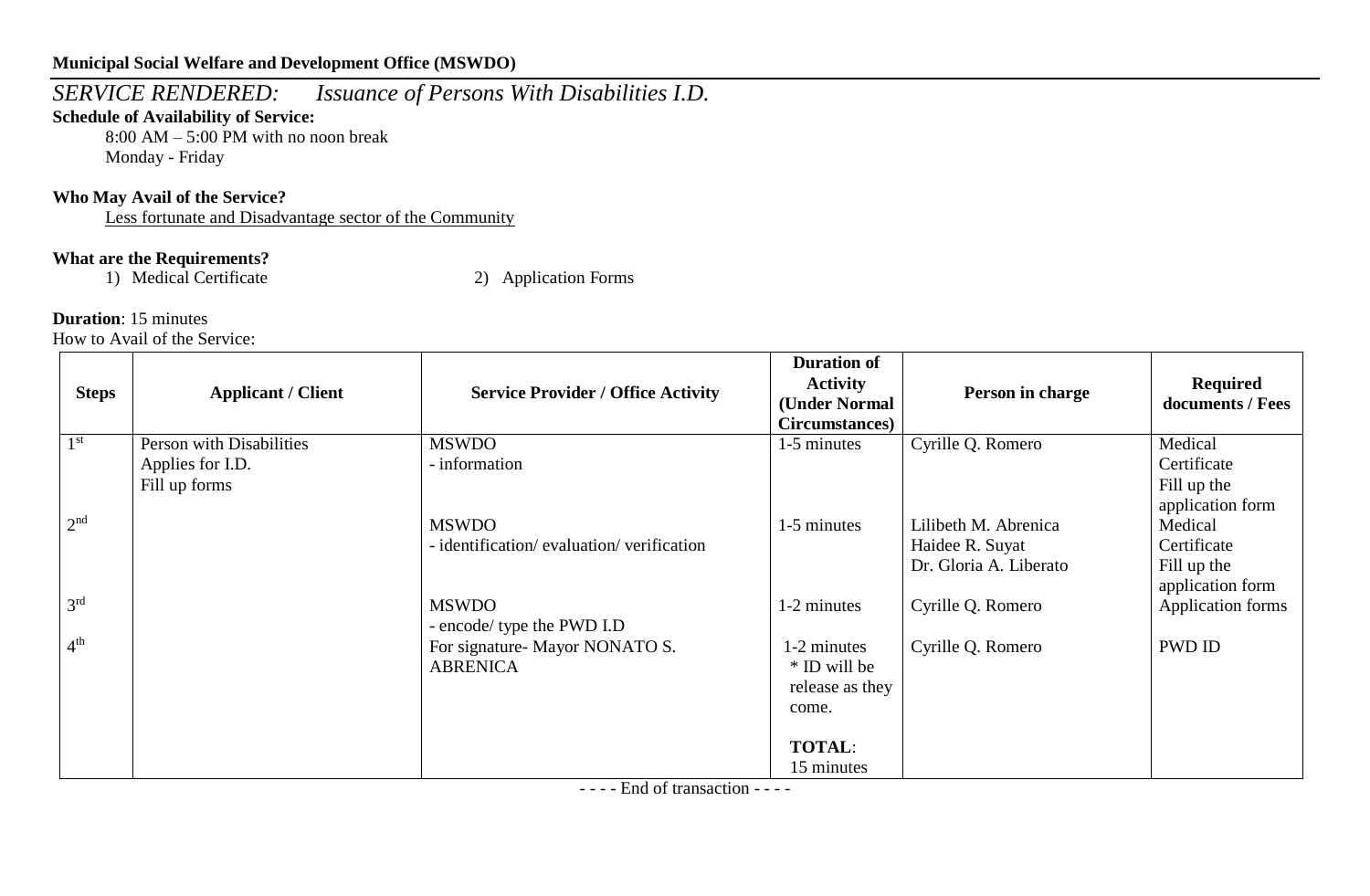*SERVICE RENDERED: Provision of Wheelchairs and Other Assistive Devices for the Persons with Disabilities and Senior Citizens*

#### **Schedule of Availability of Service:**

8:00 AM – 5:00 PM with no noon break Monday - Friday

### **Who May Avail of the Service:**

Indigent Persons with Disabilities and Senior Citizens

#### **What are the Requirements:**

4) Whole body picture

#### How to Avail of the Service:

| <b>Steps</b>    | <b>Applicant / Client</b>   | <b>Service Provider / Office Activity</b>            | <b>Duration of Activity</b><br>(Under Normal<br>Circumstances) | Person in charge                    | <b>Required</b><br>documents / Fees |
|-----------------|-----------------------------|------------------------------------------------------|----------------------------------------------------------------|-------------------------------------|-------------------------------------|
| 1 <sup>st</sup> | Less fortunate persons with | <b>MSWDO</b>                                         | 15-20 minutes.                                                 | Lilibeth M. Abrenica/               | *Request letter                     |
|                 | <b>Disabilities</b>         | Interview/Intake, verify documents presented         |                                                                | Haidee R. Suyat/                    | *Medical                            |
|                 | And Senior Citizens (or     |                                                      |                                                                | Cyrille Q. Romero-                  | certificate                         |
|                 | their immediate family)     |                                                      |                                                                | <b>PWD</b> Focal Person             | indicating the need                 |
|                 |                             |                                                      |                                                                |                                     | for assistive device                |
|                 |                             |                                                      |                                                                |                                     | *whole body                         |
|                 |                             |                                                      |                                                                |                                     | picture<br>*certificate of          |
|                 |                             |                                                      |                                                                |                                     | Indigency                           |
| 2 <sup>nd</sup> |                             | Prepares supporting papers                           | 25 minutes                                                     |                                     |                                     |
|                 |                             |                                                      |                                                                | Cyrille Q. Romero-                  |                                     |
|                 |                             | Signs Supporting papers                              | 5 minutes                                                      | <b>PWD</b> Focal Person             |                                     |
|                 |                             |                                                      |                                                                |                                     |                                     |
| 3 <sup>rd</sup> |                             | <b>Budget Office</b>                                 |                                                                | Krizaliz Tubig                      |                                     |
|                 |                             | For budget allocation, existence of<br>appropriation | 10 minutes                                                     | Efren U. Lopez, Jr.,-<br><b>MBO</b> |                                     |

1) Certificate of Indigency 2) Request letters 3) Medical Certificate/ indicating the need for assistive device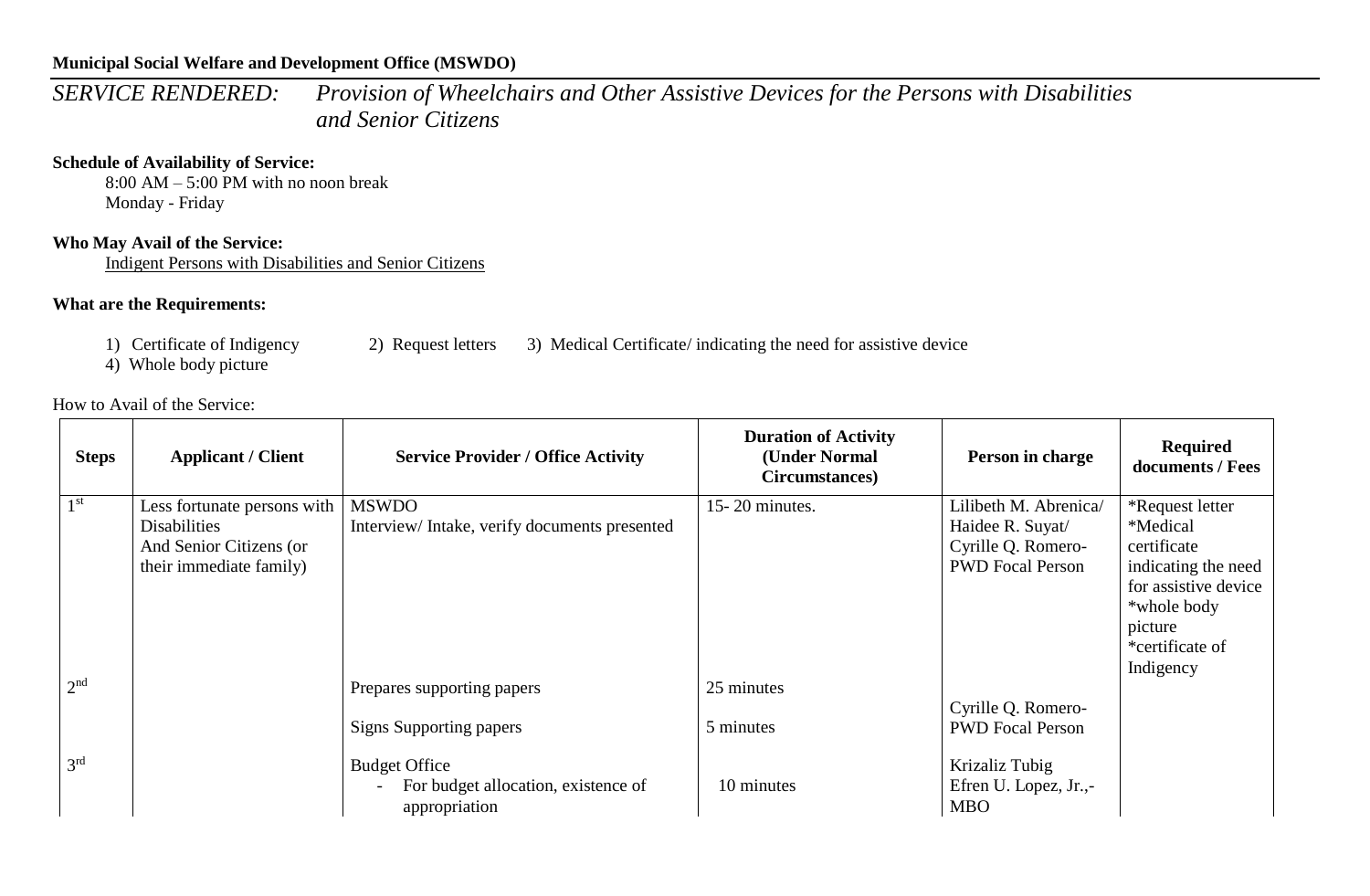| 4 <sup>th</sup> |                         | <b>Accounting Office</b>                       | $1-2$ days             | Evelyn B. Sison         |
|-----------------|-------------------------|------------------------------------------------|------------------------|-------------------------|
|                 |                         | - For Obligation of allotment                  |                        | Marlene Francisco -     |
|                 |                         |                                                |                        | Mun. Accountant         |
| 5 <sup>th</sup> |                         | Mayor's Office                                 |                        | Hon. Nonato S.          |
|                 |                         | - For Mayor's approval/signature               | 3 minutes              | Abrenica                |
| 6 <sup>th</sup> |                         | Treasurer's Office                             |                        | Jeanna P. Villablanca-  |
|                 |                         | For payment                                    |                        | Mun. Treasurer          |
| 7 <sup>th</sup> |                         | Purchase of needed wheelchair and other        | 2 minutes              |                         |
|                 |                         | assistive devices                              |                        | Cyrille Q. Romero-      |
| 8 <sup>th</sup> |                         | Distribution of wheelchair and other assistive | hour if supply readily | <b>PWD</b> Focal Person |
|                 |                         | devices                                        | available              |                         |
| 9 <sup>th</sup> | Received wheelchair and |                                                |                        |                         |
|                 | other assistive device  |                                                |                        |                         |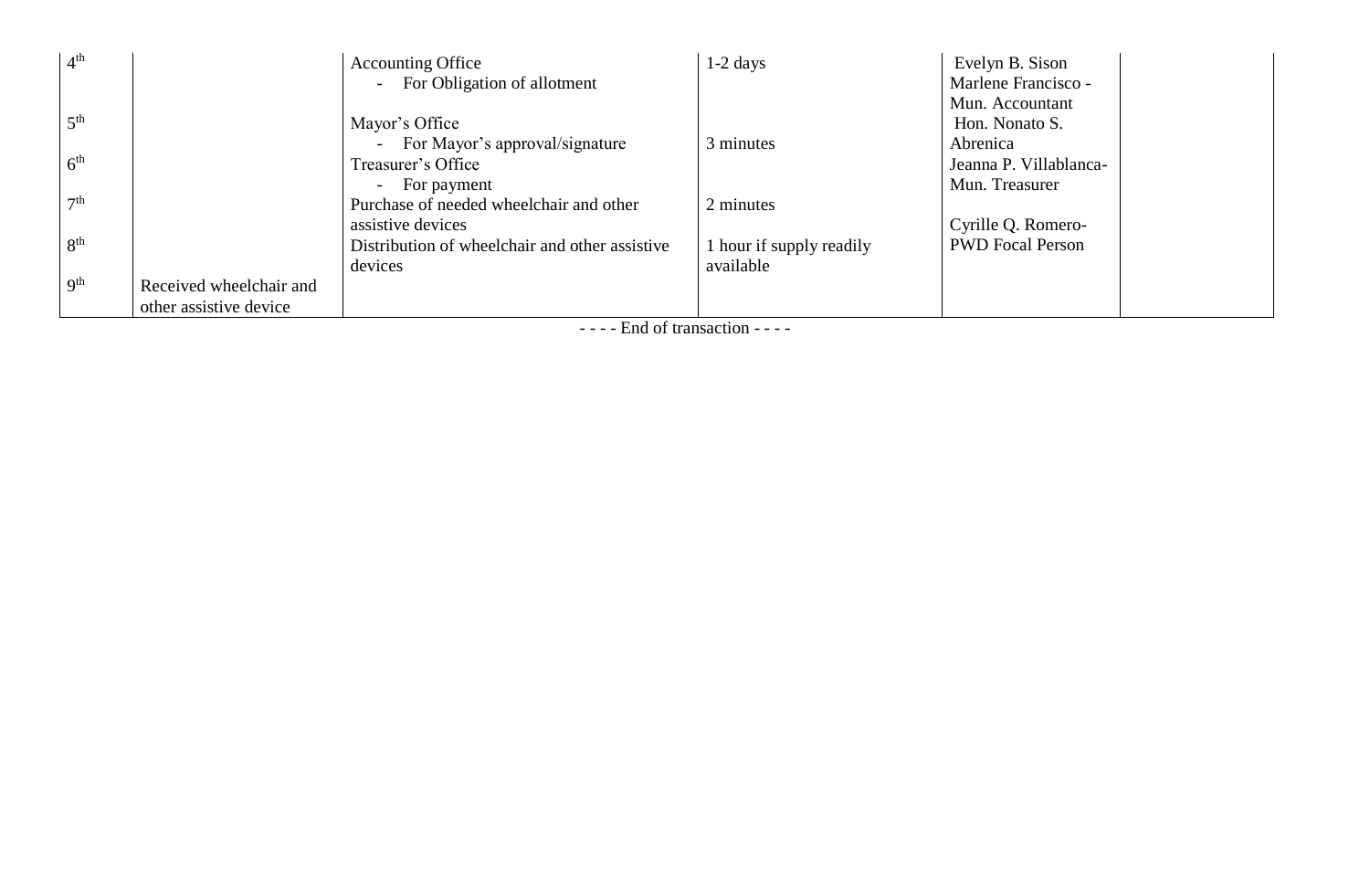# *SERVICE RENDERED: Children In Conflict With Law*

## **Schedule of Availability of Service:**

8:00 AM – 5:00 PM with no noon break Monday - Friday

## **Who May Avail of the Service:**

Minor Children

#### **What are the Requirements:**

1) Police Reports 2) Others

### **Duration**: 1 day or more

How to Avail of the Service:

| <b>Steps</b>    | <b>Applicant / Client</b>     | <b>Service Provider / Office Activity</b>  | <b>Duration of</b><br><b>Activity</b><br>(Under Normal<br>Circumstances) | Person in charge                                    | <b>Required</b><br>documents / Fees |
|-----------------|-------------------------------|--------------------------------------------|--------------------------------------------------------------------------|-----------------------------------------------------|-------------------------------------|
| 1 <sup>st</sup> | Children in Conflict with Law | <b>MSWDO</b>                               | 1 hour-more                                                              | Lilibeth M. Abrenica/                               | Police reports                      |
|                 |                               | Interview/Intake, verify submitted reports |                                                                          | Haidee R. Suyat<br>Diana Jizelle I. Astudillo       | Others                              |
| 2 <sup>nd</sup> |                               | Preparations of initial report             | 1 hour-more                                                              | Lilibeth M. Abrenica/                               |                                     |
|                 |                               |                                            |                                                                          | Haidee R. Suyat<br>Diana Jizelle I. Astudillo       |                                     |
|                 |                               |                                            |                                                                          |                                                     |                                     |
| 3 <sup>rd</sup> |                               | Home visitation                            | 1 day or more                                                            | Lilibeth M. Abrenica/                               |                                     |
|                 |                               |                                            |                                                                          | Haidee R. Suyat                                     |                                     |
| 4 <sup>th</sup> |                               | Evaluation/finalization of the case study  |                                                                          | Diana Jizelle I. Astudillo<br>Lilibeth M. Abrenica/ |                                     |
|                 |                               | reports                                    |                                                                          | Haidee R. Suyat                                     |                                     |
|                 |                               |                                            |                                                                          |                                                     |                                     |
|                 |                               |                                            |                                                                          |                                                     |                                     |
|                 |                               |                                            | Total: 1 day or                                                          |                                                     |                                     |
|                 |                               |                                            | more                                                                     |                                                     |                                     |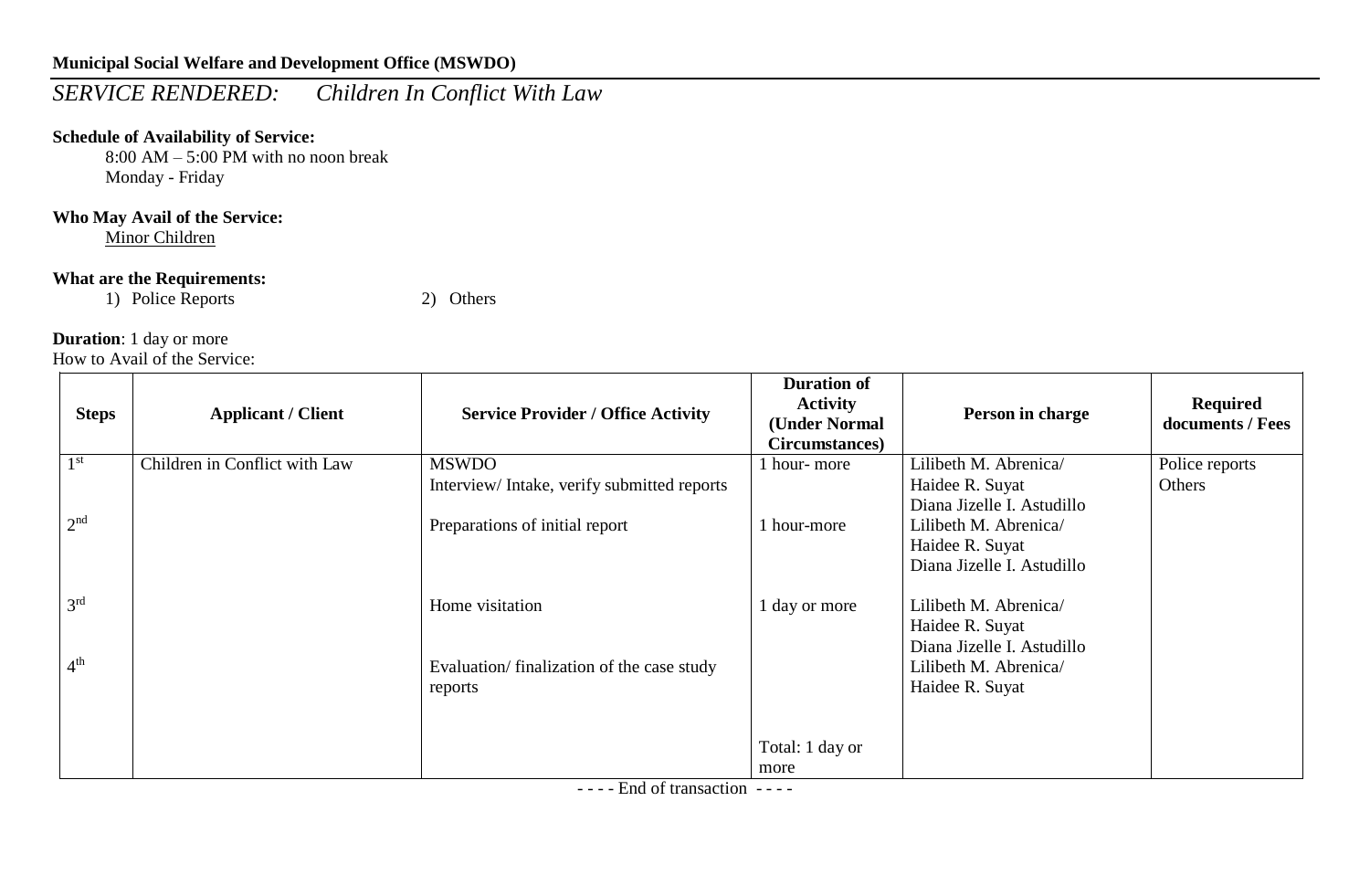*SERVICE RENDERED: VICTIM OF ABUSED VIOLENCE*

#### **Schedule of Availability of Service:**

8:00 AM – 5:00 PM with no noon break Monday - Friday

## **Who May Avail of the Service:**

Abused Person/Citizen

### **What are the Requirements:**

1) Police Reports 2) Others

## **Duration**: 1 day or more

| <b>Steps</b>    | <b>Applicant / Client</b> | <b>Service Provider / Office Activity</b>  | <b>Duration of Activity</b><br>(Under Normal<br>Circumstances) | Person in charge           | <b>Required</b><br>documents / Fees |
|-----------------|---------------------------|--------------------------------------------|----------------------------------------------------------------|----------------------------|-------------------------------------|
| 1 <sup>st</sup> | Victim of abused violence | <b>MSWDO</b>                               | 1 hour-more                                                    | Lilibeth M. Abrenica/      | Police reports                      |
|                 | seeks assistance          | Interview/Intake, verify reports submitted |                                                                | Haidee R. Suyat            | Others                              |
|                 |                           | (initials)                                 |                                                                | Diana Jizelle I. Astudillo |                                     |
| 2 <sup>nd</sup> |                           | Preparations of social case study report   | 1 hour-more                                                    | Lilibeth M. Abrenica/      |                                     |
|                 |                           |                                            |                                                                | Haidee R. Suyat            |                                     |
|                 |                           |                                            |                                                                | Diana Jizelle I. Astudillo |                                     |
| 3 <sup>rd</sup> |                           | Home visitation                            | 1 day or more                                                  | Lilibeth M. Abrenica/      |                                     |
|                 |                           |                                            |                                                                | Haidee R. Suyat            |                                     |
|                 |                           |                                            |                                                                | Diana Jizelle I. Astudillo |                                     |
| 4 <sup>th</sup> |                           | Evaluation/finalization of the report      | 1 day or more                                                  | Lilibeth M. Abrenica/      |                                     |
|                 |                           |                                            |                                                                | Haidee R. Suyat            |                                     |
|                 |                           |                                            |                                                                | Diana Jizelle I. Astudillo |                                     |
|                 |                           | Encode/ type study reports                 | 30 minutes                                                     | Lilibeth M. Abrenica/      |                                     |
|                 |                           |                                            |                                                                | Haidee R. Suyat            |                                     |
|                 |                           |                                            |                                                                | Diana Jizelle I. Astudillo |                                     |
|                 |                           | <b>MSWDO</b>                               | 1-5 minutes                                                    | Lilibeth M. Abrenica/      |                                     |
|                 |                           | For signature-Haidee R. Suyat              |                                                                | Haidee R. Suyat            |                                     |
|                 |                           | For Signature-Lilibeth M. Abrenica         |                                                                |                            |                                     |
|                 |                           | For Signature-Hon. Nonato S. Abrenica      |                                                                |                            |                                     |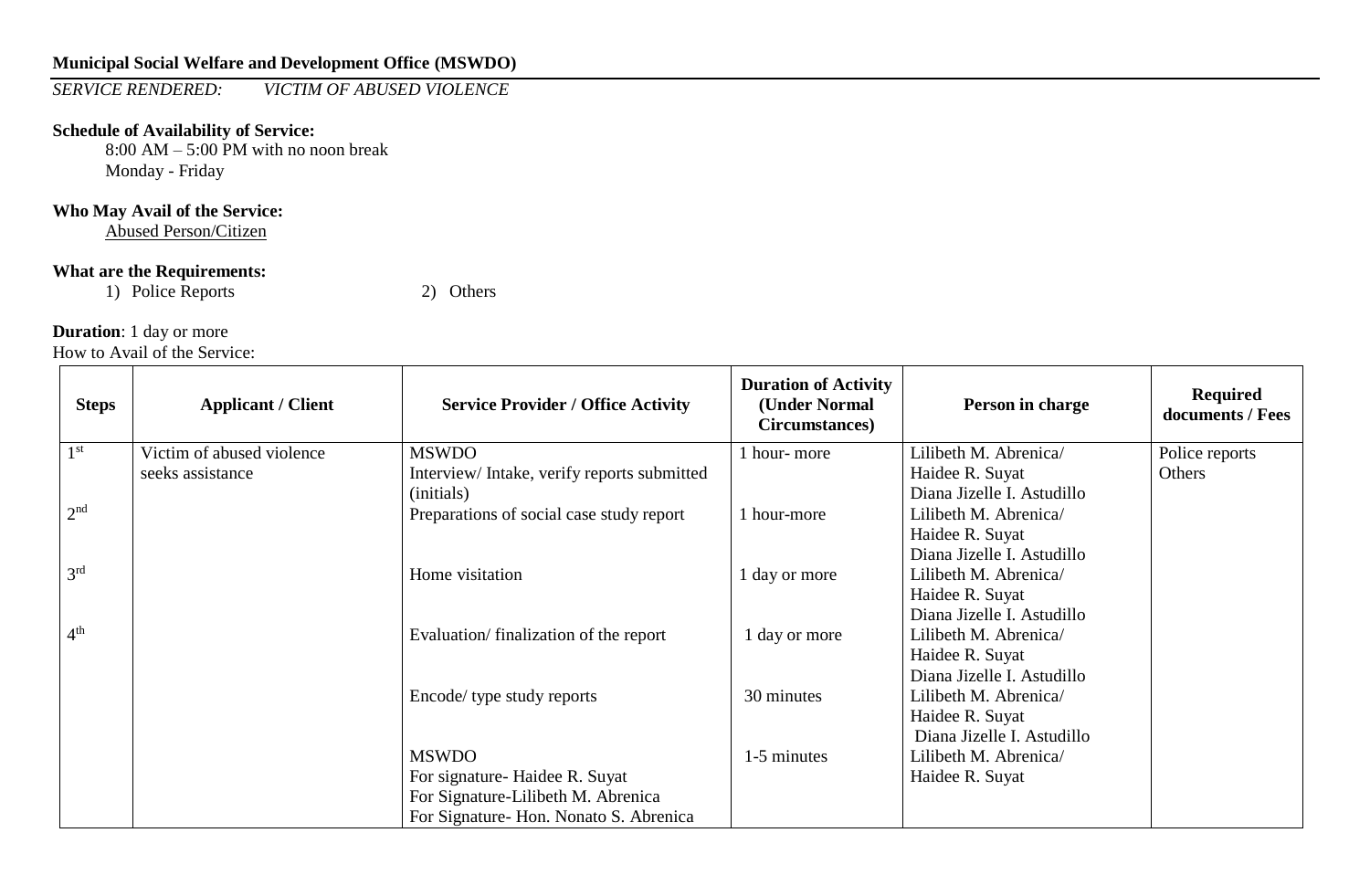|                  | TOT<br>day or |  |  |  |
|------------------|---------------|--|--|--|
|                  | more          |  |  |  |
| $\sim$<br>$\sim$ |               |  |  |  |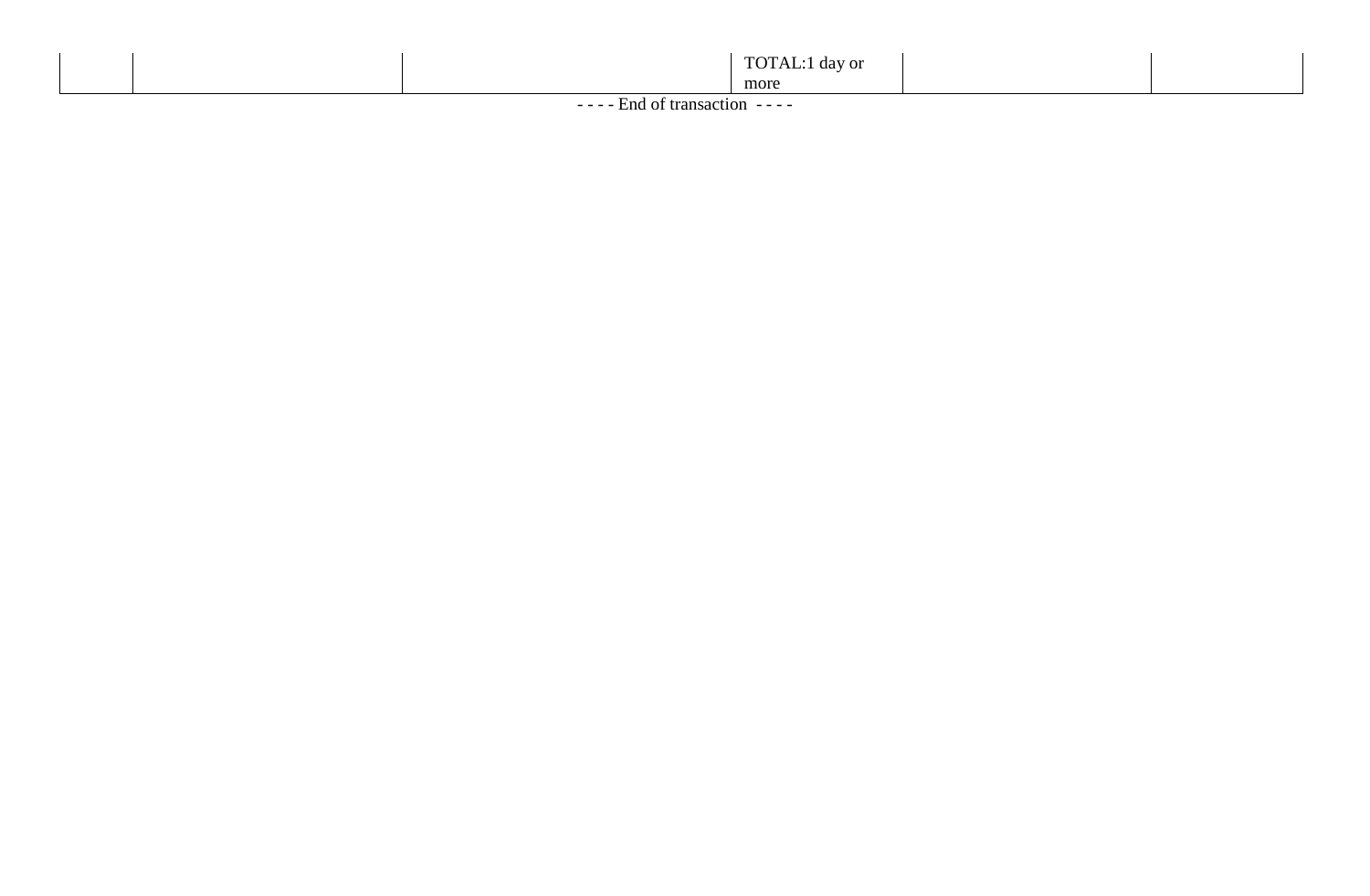# *SERVICE RENDERED: Issuance of Solo Parent I.D.*

## **Schedule of Availability of Service:**

8:00 AM – 5:00 PM with no noon break Monday - Friday

### **Who May Avail of the Service:**

Single/ Solo Parent

#### **What are the Requirements:**

1) Social Case Study 2) Application forms

## **Duration**: 1 day or more

How to Avail of the Service:

| <b>Steps</b>    | <b>Applicant / Client</b> | <b>Service Provider / Office Activity</b>   | <b>Duration of Activity</b><br>(Under Normal<br>Circumstances) | Person in charge                                                                                     | <b>Required</b><br>documents / Fees |
|-----------------|---------------------------|---------------------------------------------|----------------------------------------------------------------|------------------------------------------------------------------------------------------------------|-------------------------------------|
| 1 <sup>st</sup> | Solo parent               | <b>MSWDO</b>                                | 30mins- I hour                                                 | Lilibeth M. Abrenica/                                                                                | Certification                       |
|                 |                           | Intake, verify documents                    |                                                                | Haidee R. Suyat                                                                                      | -annulled                           |
|                 |                           | Interview for social case study             |                                                                | Diana Jizelle I. Astudillo                                                                           | -abandoned                          |
| 2 <sup>nd</sup> |                           | Home visitation                             | 1 day                                                          | Lilibeth M. Abrenica/<br>Haidee R. Suyat                                                             |                                     |
| 3 <sup>rd</sup> |                           | Encode the Social Case study<br>type the ID | $5-10$ mins                                                    | Diana Jizelle I. Astudillo<br>Lilibeth M. Abrenica/<br>Haidee R. Suyat<br>Diana Jizelle I. Astudillo | Application<br>forms/certifications |
|                 |                           |                                             | $1-2$ mins                                                     |                                                                                                      |                                     |
|                 |                           | For Signature- Hon. NONATO S. ABRENICA      | * I.D will be released<br>after 30 days)                       |                                                                                                      |                                     |
| 4 <sup>th</sup> | Client will receive the   |                                             |                                                                |                                                                                                      |                                     |
|                 | I.D                       |                                             |                                                                |                                                                                                      |                                     |
|                 |                           |                                             | TOTAL: 1 day and more                                          |                                                                                                      |                                     |